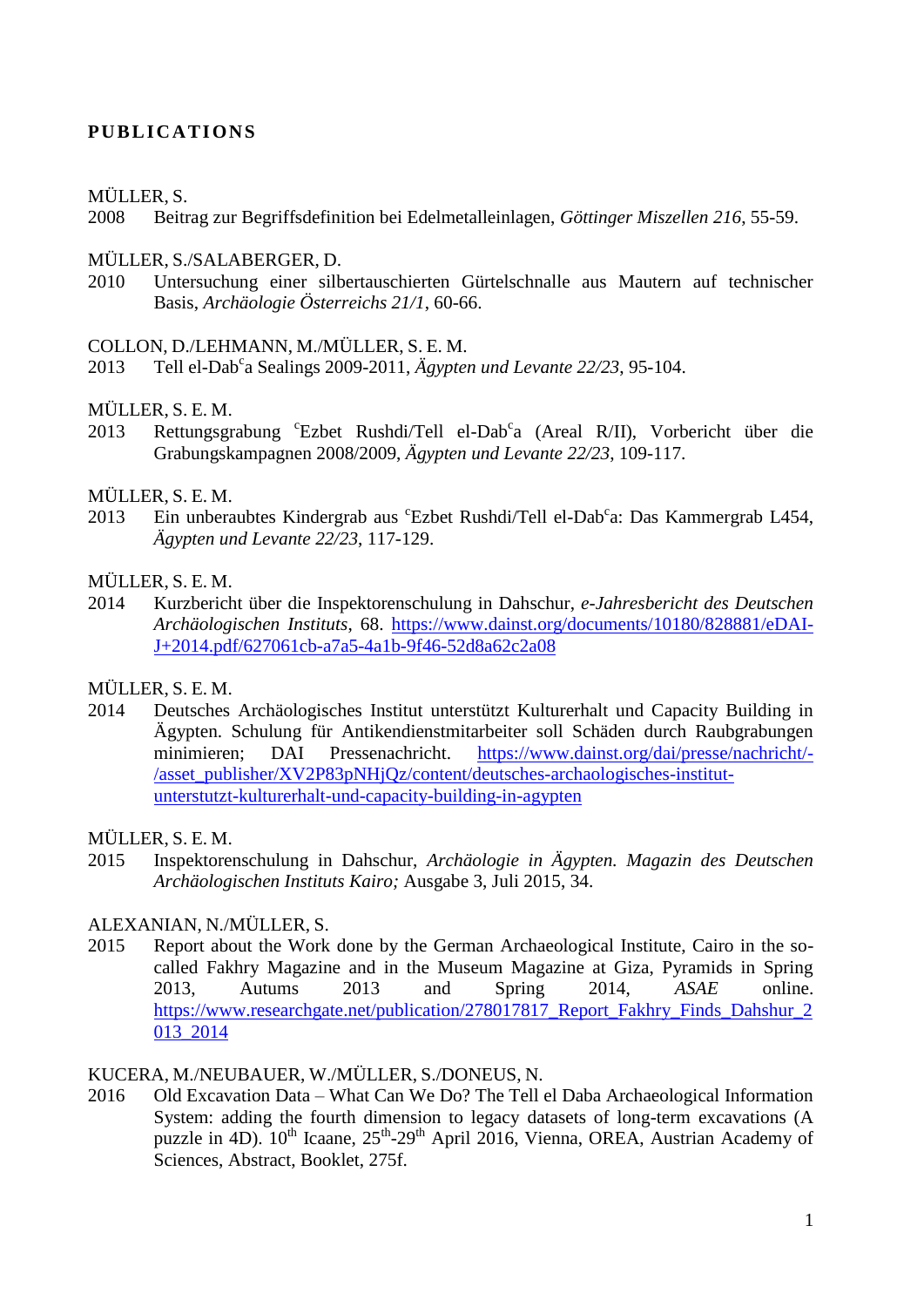MÜLLER, S. E. M.

2016 Sphinxes in Vienna, *Egypt and Austria IX*; Perception of the Orient in Central Europe (1800-1918); Proceedings of the Symposium held at Betliar, Slovakia (Oct. 21st to 24th, 2013), Kraków, 237-278, 293-404.

### ALEXANIAN, N./HERBICH, T./MÜLLER, S.

2016 The Necropolis of Dahshur. Twelfth Excavation Report of the work in spring 2015. German Archaeological Institute, Cairo, *ASAE* online. <https://www.dainst.org/documents/10180/15856/Dahshur+Report+spring+2014.pdf>

### MÜLLER, S.

- 2017 Ägypten: Die Wiederauferstehung eines Palastes; *Standard-Archologieblog/Sandra Müller; 1. Juni 2017*.
- MÜLLER, M./MÜLLER, S. E. M.
- 2019 Die Stratigraphie im östlichen Säulenumgang L1; in: M. Müller/M. el-Bialy/M. Boraik (Hrsg.) ATHRIBIS V. Archäologie im Repit-Tempel zu Athribis 2012-16, 71-83.
- HEIN, I./MÜLLER, S.
- 2019 Digital Documentation and Visualization of the  $18<sup>th</sup>$  Dynasty Delta Residence at 'Ezbet' Helmi, (Eastern Nile Delta), Abstract, in: Twelfth International Congress of Egyptologists, ICE XII,  $3<sup>rd</sup>$ -  $8<sup>th</sup>$  November 2019. Cairo Egypt; section I, archaeology: Current methods and fieldwork, 30.
- HEIN, I./MÜLLER, S.
- 2019 Digital reconstruction and visualization of a New Kingdom palace area from the eastern Nile-delta/Egypt. Abstract, ICAS-EMME 2, Second International Congress on Archaeological Sciences in the Eastern Mediterranean and the Middle East, 12 to 14 November, 2019, Nicosia, Cyprus. Session 1, frontiers in Digital archaeology, eds. A Oikomenou, T. Rehren. open access: https://icasemme2.cyi.ac.cy/images/1. Book of Abstracts ICAS-EMME 2.pdf

### FORSTNER-MÜLLER, I./ROSE, P./MÜLLER, S. ET AL.

2020 First Report on the Town of Kom Ombo. *Jahreshefte des österreichischen archäologischen Institutes in Wien 88* (2019): 57-92.

### MUELLER, S./KUCERA, M./NEUBAUER, W. ET AL.

2020 The Tell el Daba Archaeological Information System: adding the fourth dimension to legacy datasets of long-term excavations (A puzzle in 4D); in: Aspöck, E., M. Kucera, K. Kopetzky and S. Štuhec (eds.), "Old excavation data – what can we do?" Proceedings from the workshop at the 10th ICAANE Conference, Vienna, 28. April 2016. OREA Series, Austrian Academy of Sciences Press.

### HEIN, I./MÜLLER, S.

2021 Modelling the 18<sup>th</sup> Dynasty delta residence at 'Ezbet Helmi, (eastern Nile Delta) – the small platform  $F$  and surrounding. Proceedings of the  $9<sup>th</sup>$  European Conference of Egyptologists, submitted December 31, 2021. Book of abstracts, p. 24.